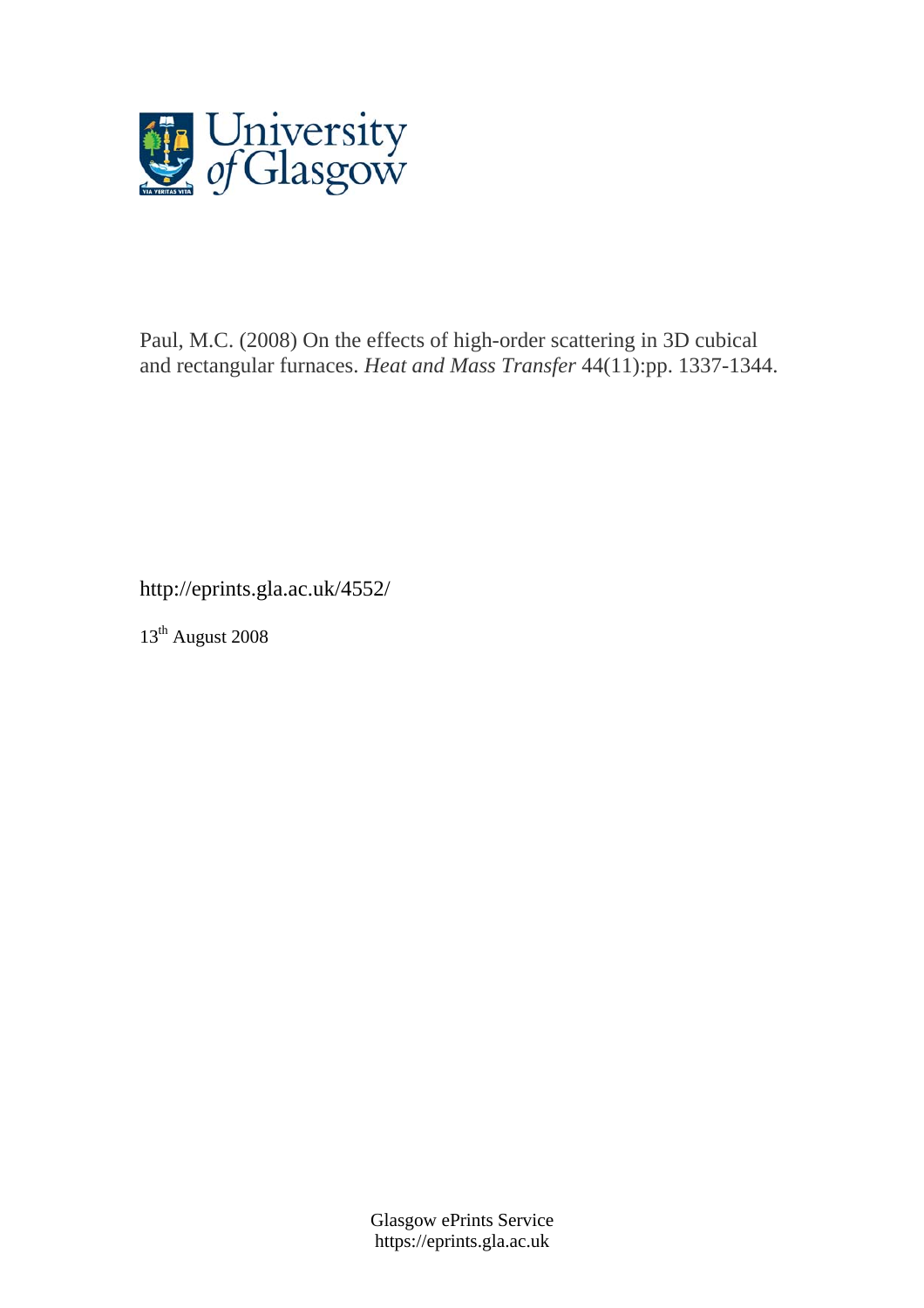# On the Effects of High Order Scattering in 3D Cubical and Rectangular Furnaces

Manosh C. Paul <sup>∗</sup>

Department of Mechanical Engineering, University of Glasgow, Glasgow G12 8QQ, UK

### Abstract

The discrete ordinates method  $(DOM/S_n)$  is implemented to investigate the high order scattering effects of absorbing-emitting-scattering grey gas media inside the three-dimensional cubical and rectangular furnaces. To validate the numerical method, the furnaces are considered first to be filled with non-scattering grey gases, and the results of the higher order approximations of the DOM show an excellent agreement compared with those available in the literature. The DOM is then extended to apply in the scattering media inside the furnaces, and the results of various scattering approaches such as out-scattering, iso-scattering, linear aniso-scattering and nonlinear anisoscattering are obtained and presented in this paper.

Keywords: Discrete ordinates method, Radiative heat transfer, Scattering effects Short title: Scattering effects in 3D furnaces

### Nomenclature

Roman Characters

| $\overline{a}$   | coefficient of the scattering phase function |
|------------------|----------------------------------------------|
|                  | $A, B, C$ surface areas of a control volume  |
| T                | radiative intensity                          |
| $\overline{M}$   | total number of the discrete directions      |
| $\overline{P}$   | Legendre polynomial                          |
| $\boldsymbol{q}$ | radiative heat fluxes                        |
| sb               | Stefan-Boltzmann constant                    |

- S radiation source term
- T temperature
- $x_i$  cartesian coordinates,  $(x, y, z)$
- V volume

Greek Symbols

<sup>∗</sup>E-mail:m.paul@mech.gla.ac.uk, Tel:+44 (0)141 330 8466, Fax:+44 (0)141 330 4343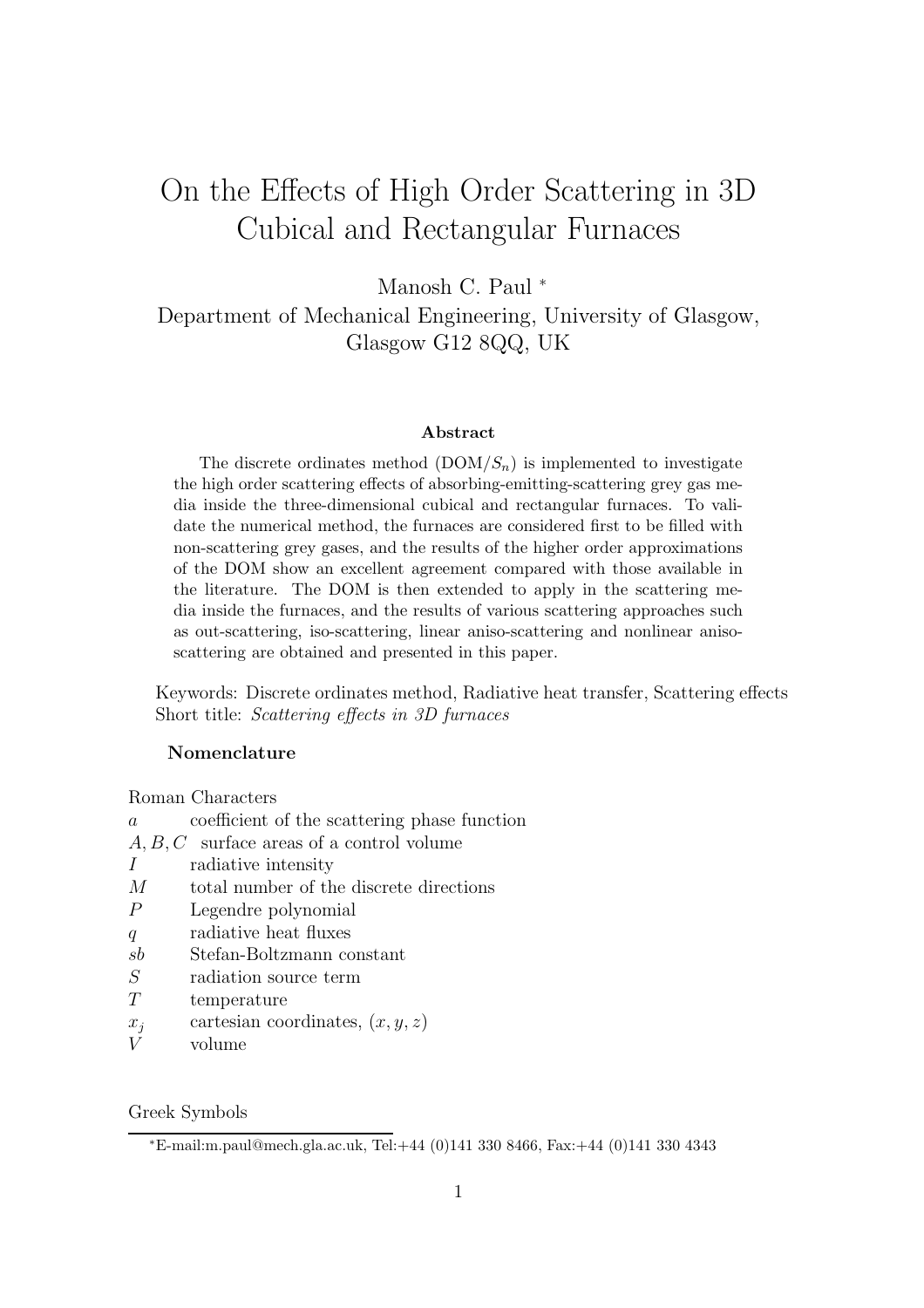| $\alpha, \beta, \gamma$ direction cosines |
|-------------------------------------------|
|                                           |

- $\epsilon$  emissivity
- $\kappa$  absorption coefficient
- $\omega$  quadrature weight
- $\Omega$  angular direction
- Φ scattering phase function
- $\sigma$  scattering coefficient

**Subscripts** 

- b black body in incident  $l \qquad \text{order of } a$
- m angular discrete direction
- $n$  approximation of  $S_n$
- $w$  wall

### Superscripts

|                  | non-dimensional term                       |
|------------------|--------------------------------------------|
| e, w             | east and west surfaces of a control volume |
| n, s             | north and south                            |
| l, r             | left and right                             |
| $\boldsymbol{P}$ | nodal intensity                            |
|                  | incoming radiative directions              |
|                  |                                            |

Abbreviations

DOM Discrete Ordinate Method

IF RF International Flame Research Foundation

RTE Radiative Transfer Equation

# 1 Introduction

In most high temperature engineering combustion devices such as boilers, furnaces, engine combustors etc, radiation becomes the dominant mode of heat transfer. The prediction of wall temperatures is an important aspect in the design of high temperature combustion devices, and this clearly requires that the radiative heat fluxes be predicted accurately. An inability to predict the wall temperatures may lead to an excessive amount of the combustor airflow being used for cooling the combustor wall and this is likely to lead to a reduced combustion efficiency and an increased emission of the pollutants such as carbon monoxide  $(CO)$ ,  $NO<sub>x</sub>$  formations and unburned hydrocarbons (UHC).

To meet the world environmental regulations and for safer environment, one of the main objectives in designing of the practical combustion devices is to reduce the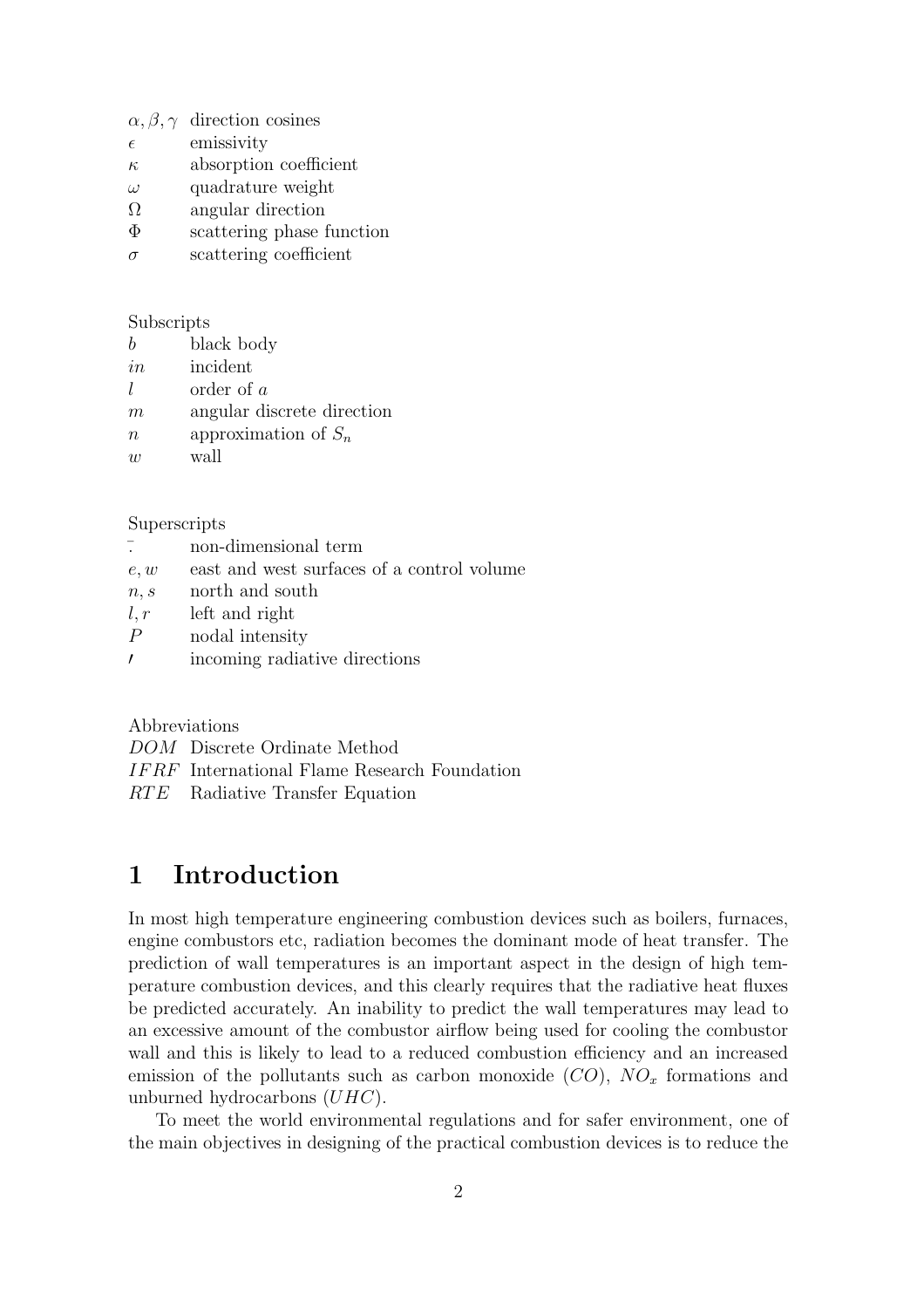pollutant emissions. The numerical study becomes a vital tool to predict the radiative heat transfer inside high temperature combustion devices, and now-a-days it is also used to replace very costly and time-consuming experimental test procedures of any devices. For example see [1, 2], where some recent work on the radiative heat transfer in a gas turbine combustion chamber are carried out.

The radiative transfer usually interacts with absorbing, emitting and scattering in a radiatively participating medium, and to obtain the net heat transfer distribution inside the medium, the radiative transfer equation (RTE) is coupled with both out-scattering and in-scattering [3].

Chandrasekhar [4] first proposed a method which is known as the Discrete Ordinates Method (DOM) in his work on one-dimensional stellar and atmospheric radiation. Subsequently Carlson and Lathrop [5] developed the DOM for multidimensional radiation problems employing the finite volume approaches. Recently, the DOM has been widely used on various different problems [see 1, 2, 6-11].

The radiative transfer equation is an integro-differential equation (Eq.  $(1)$ ) with the coupling of incoming and outgoing radiative intensities. To date, most of the radiation applications are found to be in non-scattering, absorbing, emitting and grey media. If the scattering is considered, in order to calculate a single directional radiative intensity from a computational node one requires the calculation of all scattered intensities into that node, i.e. the in-scattering [3, 6, 9], and this becomes computationally a very expensive calculation. In most practical situations, a simultaneous solution of the radiative transfer equation and the fluid conservative equations such as the Navier-Stokes, enthalpy, combustion species concentrations etc are also required [2, 12], and the numerical simulation deserves a large amount of computer resources.

Among the other different numerical methods such as the Discrete Transfer Method, the Finite Volume Method and the Finite Element Method etc found in the literature, the Discrete Ordinates Method becomes a popular numerical method for radiations although it suffers by the ray effect in an optically thin media [13]. The Discrete Ordinates Method has some obvious advantages such as the simplicity of concepts, the control volume approaches etc.

In the present work, the DOM has been applied in two three-dimensional furnaces; one of them is a cubical furnace with the dimension of  $1m \times 1m \times 1m$  and other is the M3 trial case (Flame 10) of the International Flame Research Foundation (IFRF) furnace with the dimension of  $6m \times 2m \times 2m$  [14]. Initially, the media inside the furnaces are filled with non-scattering and absorbing-emitting grey gases and the numerical results are validated with the exact solution of [15] for the cubical furnace and with the zone method of [14] for the IFRF furnace. The furnaces are then filled with scattering and absorbing-emitting grey gases and the high order effects of the scattering are investigated. To the best of author's knowledge, the effects of scattering in these two furnaces have not been studied before, and the present paper focuses on the important issues of the radiation scattering.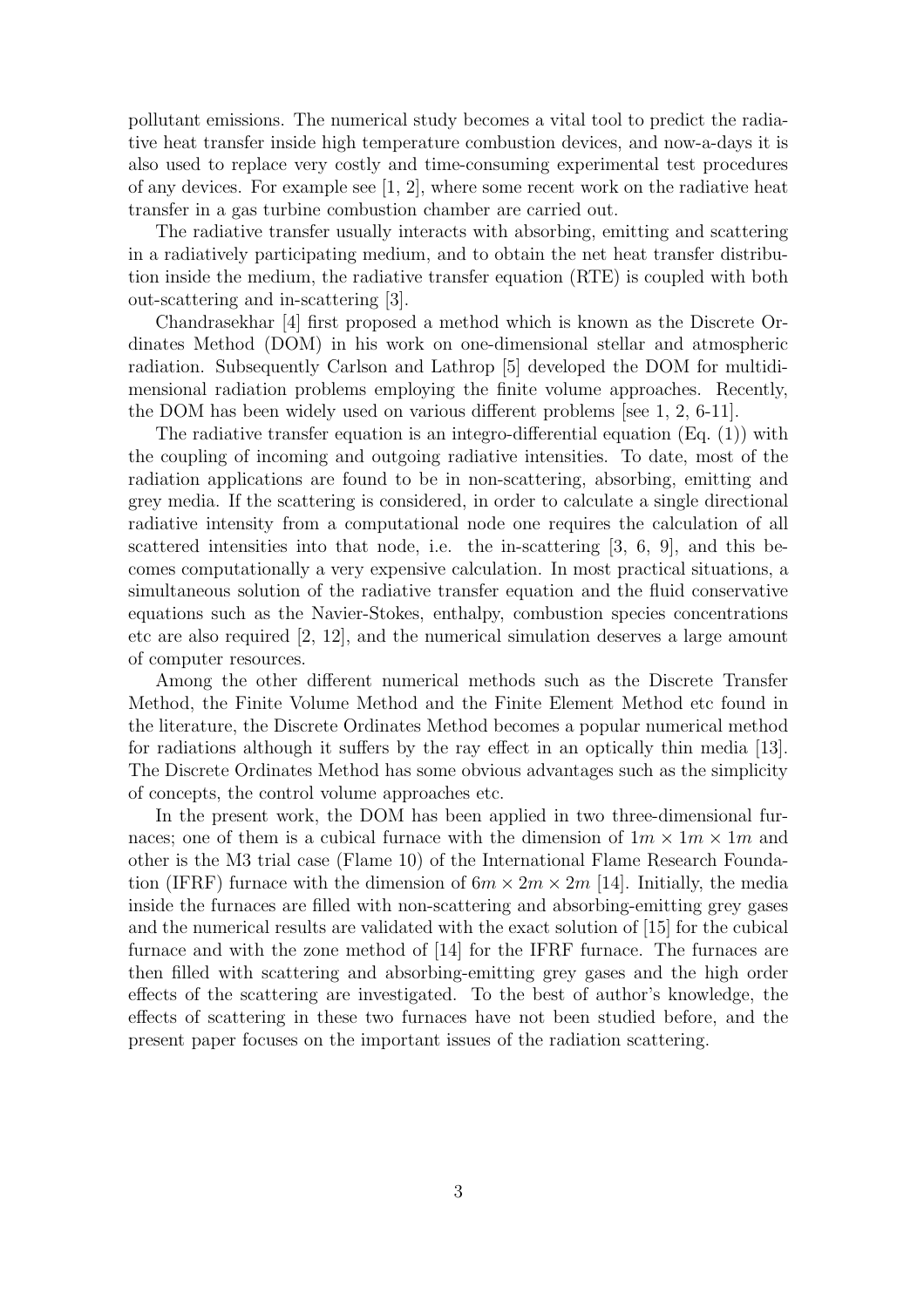### 2 General equation of the radiative transfer

Consider a three-dimensional cubical/rectangular furnace with the presence of an absorbing, emitting, scattering and grey medium (radiatively participating medium) inside as shown in Fig. 1. The balance of a radiative energy, which also refers to the radiative intensity, travelling in a direction of  $\hat{s}$  within a small pencil of rays inside the furnace can be written as [3]

$$
\Omega.\nabla I(r,\Omega) = -(\kappa + \sigma)I(r,\Omega) + \kappa I_b(r) + \frac{\sigma}{4\pi} \int_{\Omega' = 4\pi} I(r,\Omega')\Phi(\Omega' \to \Omega)d\Omega', \quad (1)
$$

where  $I(r, \Omega)$  is the radiative intensity depends on both the location vector,  $r =$  $(x, y, z)$  and the directions,  $\Omega$  and  $\Omega'$ ;  $\kappa$  and  $\sigma$  are the absorption and the scattering coefficients respectively;  $\Phi(\Omega' \to \Omega)$  is the scattering phase function which determines a probability of the radiative energy transfer from the incoming  $(\Omega')$ to the outgoing  $(\Omega)$  directions (see Fig. 1);  $I_b(r)$  is the blackbody intensity at the temperature of the medium defined as  $\frac{s_b T^4}{\pi}$  $\frac{T^4}{\pi}$ , where  $s_b = 5.67 \times 10^{-8} W/m^2 K^4$  is the Stefan-Boltzmann constant and  $T$  is the temperature of the medium.

In Eq. (1), the expression of the left hand side represents the gradient of the radiative intensity in the specified direction,  $\Omega$ ; and the three terms on the right hand side represent changes of the radiative intensity due to the absorption and out-scattering, emission, and in-scattering respectively. In particular, the first term on the right side represents the total attenuation of the radiative intensity by both absorption and scattering, while the second and last terms are for the total augmentation of the radiative intensity by emission and scattering respectively.

### 2.1 Boundary conditions

The radiative transfer equation (1) is a first order quasi-steady differential equation for the intensity at a fixed direction. Consider the surfaces bounding the medium are diffusely emitting and reflective, the appropriate boundary condition for the radiative intensity leaving the wall is given as [3]

$$
I(r,\Omega) = \epsilon_w I_{bw} + \frac{1-\epsilon_w}{\pi} \int_{n,\Omega' < 0} I(r,\Omega') |n.\Omega'| d\Omega',\tag{2}
$$

where the first term on the right hand side is due to the diffusive radiative emission from the surface, while the second term is the incoming radiative heat fluxes related to the incoming radiative intensities on the surface and also known as an irradiation by which the radiative intensities reflect diffusely from the surface.  $I_{bw}$  is the black body intensity of the wall,  $\epsilon_w$  is the emissivity of the wall and n is the outward unit normal vector at the boundary.

# 3 Discrete Ordinates Method

The discrete ordinates or  $S_n$  (where n represents the order of approximation based on a discrete representation of the directional variation of the radiative intensity) method was first proposed by Chandrasekhar [4] for the one-dimensional radiative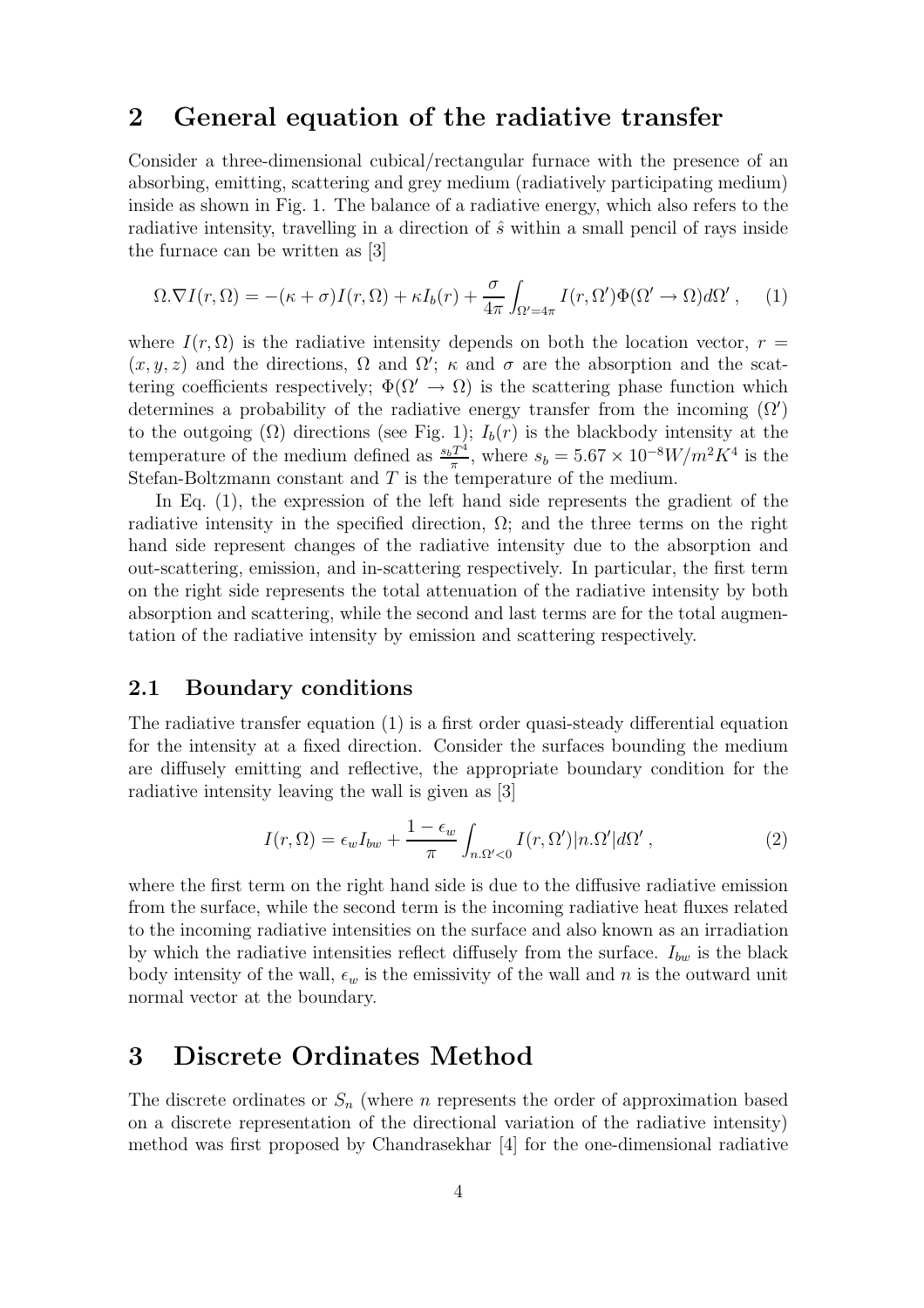transfer in stellar and atmospheric physics. For a multidimensional case, the general equation of the radiative transfer (1) is usually solved for a number of different ordinate directions, and the integrals over direction on the right hand sides of Eqs.  $(1)-(2)$ are replaced by the quadrature summations [3, 5]. In a three-dimensional Cartesian coordinate system, the RTE of Eq. (1) can be rewritten as discrete ordinates form as

$$
\alpha_m \frac{\partial I_m}{\partial x} + \beta_m \frac{\partial I_m}{\partial y} + \gamma_m \frac{\partial I_m}{\partial z} = -(\kappa + \sigma)I_m + \kappa I_b + \frac{\sigma}{4\pi} \sum_{m'=1}^{M} \omega_{m'} I_{m'} \Phi_{mm'}, \qquad (3)
$$

$$
m = 1, 2, ..., M
$$

where the subscripts  $m$  and  $m'$  denote the outgoing and incoming radiative directions respectively; M, the total number of the discrete ordinates to be transmitted from each computational control volume is defined as  $M = n(n + 2)$ ; the terms  $\alpha_m$ ,  $\beta_m$ and  $\gamma_m$  are the direction cosines of the discrete direction  $\hat{s}_m$  along the Cartesian coordinates (see Fig. 1); and  $\omega_{m'}$  are the quadrature weights corresponding to the direction  $\hat{s}_{m'}$ . The values of the direction cosines and the corresponding quadrature weights used here can be found in [3, 6].

The scattering phase function in Eq. (3) can be expressed as a series in Legendre polynomials [16],

$$
\Phi_{mm'} = \sum_{l=0}^{L} (2l+1) a_l P_l(\cos\Theta) , \qquad (4)
$$

where  $P_l(\cos\Theta)$  is the Legendre polynomials and cos $\Theta$  can be defined as

$$
\cos\Theta = \alpha_m \alpha_{m'} + \beta_m \beta_{m'} + \gamma_m \gamma_{m'} . \tag{5}
$$

The approximation of the scattering phase function for the iso-scattering  $(L = 0)$ is

$$
\Phi_{mm'} = a_0 \tag{6}
$$

while for the linear aniso-scattering  $(L = 1)$  is

$$
\Phi_{mm'} = a_0 + 3a_1(\alpha_m \alpha_{m'} + \beta_m \beta_{m'} + \gamma_m \gamma_{m'}) ; \qquad (7)
$$

and for the nonlinear aniso-scattering  $(L = 2)$  is

$$
\Phi_{mm'} = a_0 + 3a_1(\alpha_m \alpha_{m'} + \beta_m \beta_{m'} + \gamma_m \gamma_{m'})
$$
  
+ $\frac{5}{2}a_2 \left[3(\alpha_m \alpha_{m'} + \beta_m \beta_{m'} + \gamma_m \gamma_{m'})^2 - 1\right].$  (8)

The unknown values of the scattering coefficients,  $a_l$ , in Eq. (4) may be obtained using the Mie theory. But this theory remains a very complexity in expression due to its nature. In the Mie theory, the relationships which lead to determine the scattering coefficients are involved with the frequent calculation of complicated functions with very complex arguments, and it is not a very simple task even using today's powerful computers. Therefore, a few approximations such as the Delta-Eddington [17] are used to approximate the scattering phase function in order to minimise the complexity appears in the Mie theory. But the Delta-Eddington approximation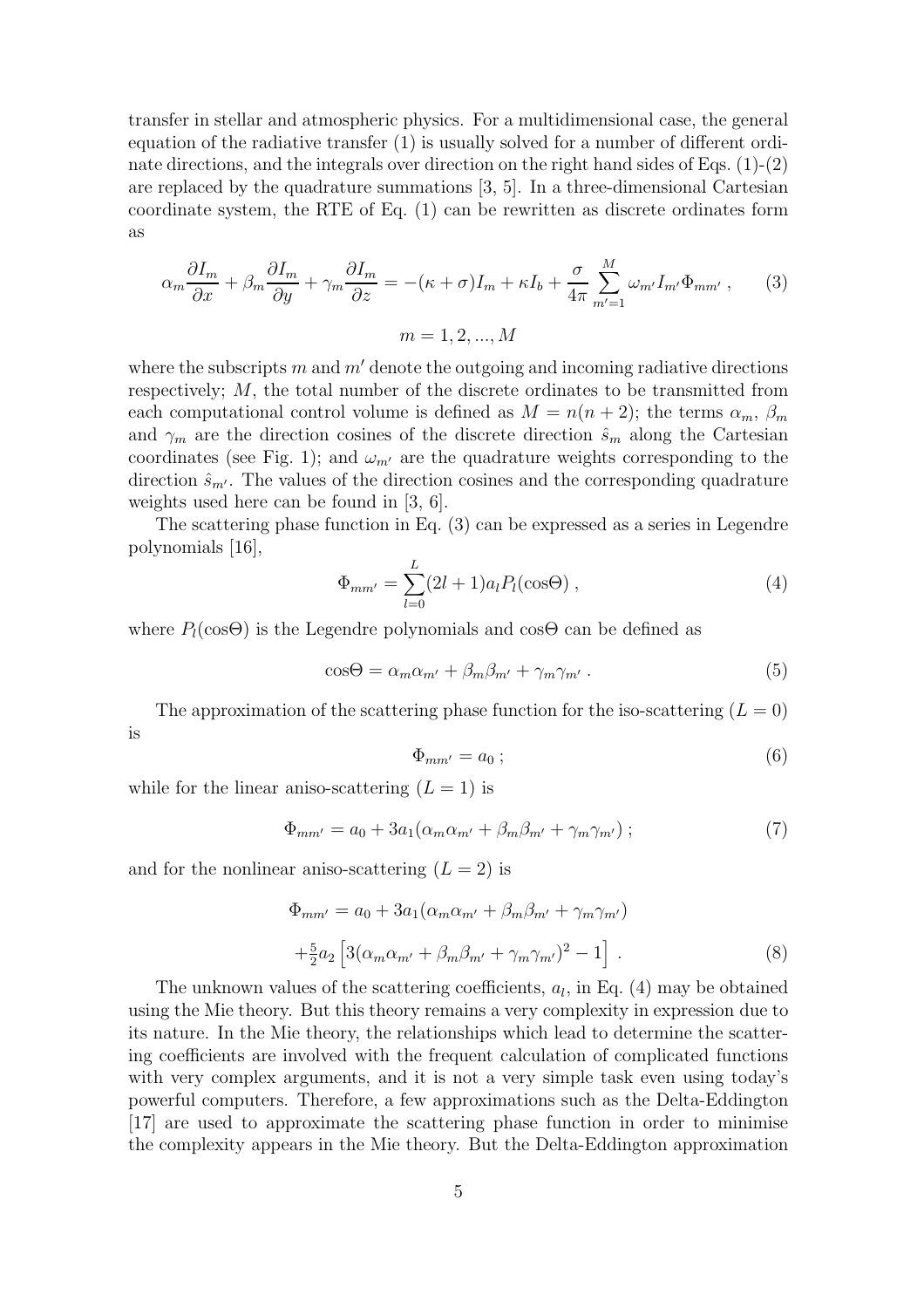again remains the values of the scattering coefficients as unknown and several authors used this approximation in scattering problems (e.g. see Fiveland [6]) giving the parametric values of the scattering coefficients. In this study, no approximation to the scattering coefficients is made, but we have used some parametric values for the scattering coefficients appeared in Eqs. (6)-(8).

The boundary condition given in Eq. (2) can now easily be rewritten in the discrete ordinates form (see [3]) in order to solve Eq. (3).

### 4 Solution algorithm

The finite volume approach of Carlson and Lathrop [5] is employed in the DOM by which a discretised form of the equation (3) can be obtained as

$$
I_m^P = \frac{|\alpha_m| A I_m^w + |\beta_m| B I_m^s + |\gamma_m| C I_m^l + dS \Delta V}{|\alpha_m| A + |\beta_m| B + |\gamma_m| C + d(\kappa + \sigma) \Delta V}
$$
(9)

with the weighted diamond differencing scheme [5, 3] shown as

$$
I_m^P = dI_m^e + (1-d)I_m^w = dI_m^n + (1-d)I_m^s = dI_m^r + (1-d)I_m^l,
$$
 (10)

where  $0.5 \leq d \leq 1$  and A, B and C represent the surface areas of the computational control volume in three directions, respectively.  $I_m^P$ ,  $I_m^e$ ,  $I_m^n$  and  $I_m^r$  are the nodal and surface intensities. The source term,  $S$ , for the radiation contains the contribution of the black body intensity with the absorption coefficient and the scattering term as

$$
S = \kappa I_b^P + \frac{\sigma}{4\pi} \sum_{m'=1}^{M} \omega_{m'} I_{m'}^P \Phi_{mm'}.
$$
 (11)

It is clear that without the presence of scattering, the RTE in Eq. (9) is uncoupled with the incoming radiative intensities and may be solved independently. However, for the scattering medium, the solution of the RTE proceeds with a global iterative process described below.

At each iteration the black body intensity, the scattering phase function and the incoming scattered radiative intensities from all possible directions of  $\hat{s}'_m$  at each computational node point are computed first in order to obtain the source term S given in Eq. (11). The discrete Eq. (9) is then solved in every direction of  $\hat{s}_m$  and the total boundary conditions in Eq. (2) are updated for the next iteration. The new solutions are then replaced by the previous iterative solutions and this process continues until the following convergent condition is satisfied

$$
\max_{1 \le m \le M} \left| I_m^{P(i+1)} - I_m^{P(i)} \right| \le 10^{-6} ,\tag{12}
$$

where  $i$  in the number of iteration.

### 5 Performances of the DOM

Performances of the discrete ordinates method in both non-scattering and scattering media are separately presented here. Two problems, (i) the cubical furnace and (ii)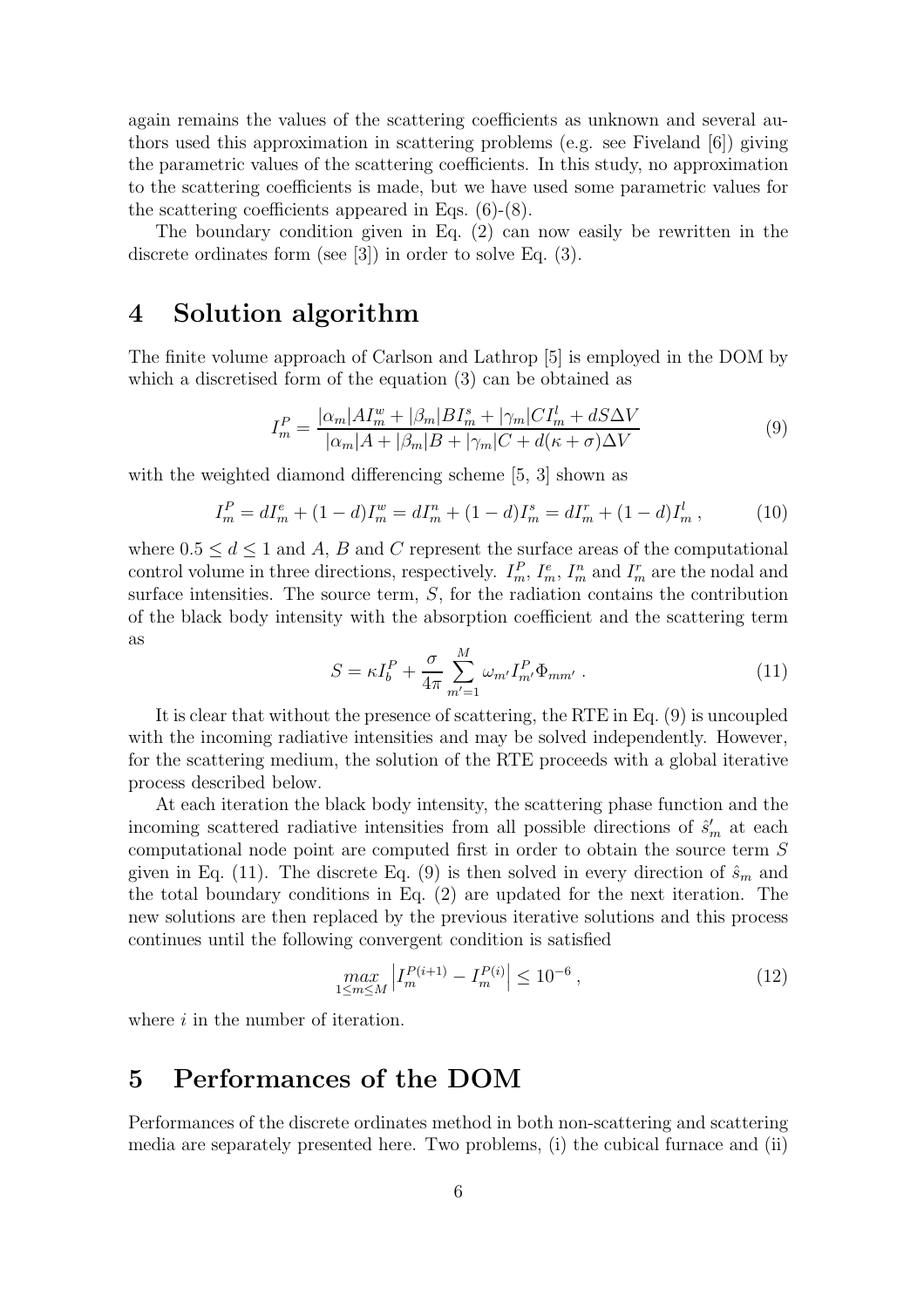the International Flame Research Foundation (IFRF) furnace are considered here. Initially in Section 5.1, the DOM is applied in the non-scattering media. To examine the accuracy and the computational efficiency of the numerical method, the present numerical results are compared with those of the existing results in the literature. Finally, the devised numerical method is applied into the scattering media inside the furnaces and the results are presented in Section 5.2.

The diamond difference or symmetric scheme of the discrete ordinates method for which the corresponding value of d (see Eq.  $(10)$ ) chosen to be 0.5 is found to be unstable - which is the second order accurate central difference approach. The scheme gives positive-negative oscillatory values of the radiative intensities which are physically unrealistic [18]. Fiveland [6] suggested that if the dimensions of the control volumes were kept within a range such as  $dx < \frac{|\alpha|_{min}}{\kappa(1-d)}$ ,  $dy < \frac{|\beta|_{min}}{\kappa(1-d)}$ , etc, the negative intensities might be minimised but not totally avoided. Therefore, it becomes important to employ a negative intensity 'fixup' procedure such that when a negative intensity arises, the value of d will be switched to 1.0 from 0.5, or gradually increase the value of  $d$  from 0.5 to 1.0 until a stable positive solution is achieved. In our computation, the negative fixup procedure of the DOM is applied in both problems and no unphysical negative intensities are calculated. The radiation results presented here are always free from oscillation except from the fact that the scheme is turned to the first order accurate during its fixing operation. However, the results show that the scheme has a very good agreement with the exact solutions shown in non-scattering media.

### 5.1 Non-scattering results with the validation of DOM

We consider that the cubical and rectangular furnaces are filled with absorbing, emitting, non-scattering (for which  $\sigma = 0$ ) and grey gases with a uniform distribution of the absorption coefficient,  $\kappa$ . The results of the application of the DOM in both cases are individually presented below.

### 5.1.1 Cubical furnace

Fig. 1 shows the geometry of the cubical furnace which contains a hot gas with the maximum temperature of  $T^*$  (reference temperature). The dimensions of this furnace are  $1m$ ,  $1m$  and  $1m$  along x, y and z directions respectively, and the numerical grid employed in the simulation consists of a total of 64000 control volumes with  $40 \times 40 \times 40$  grid nodes along the three coordinate directions respectively.

The furnace has six cold black walls, i.e. the temperature of those walls is of  $T_w = 0$ , and the absorption coefficient of the gas inside the furnace is given by  $\kappa = 0.1 m^{-1}$ . The variation of the gas temperature inside the furnace is written as the following mathematical form as

$$
2T(x, y, z) = T^* [1 + f(2x - 1)f(r)],
$$
\n(13)

where function,  $f$ , is defined as

$$
f(p)=1-p^2,
$$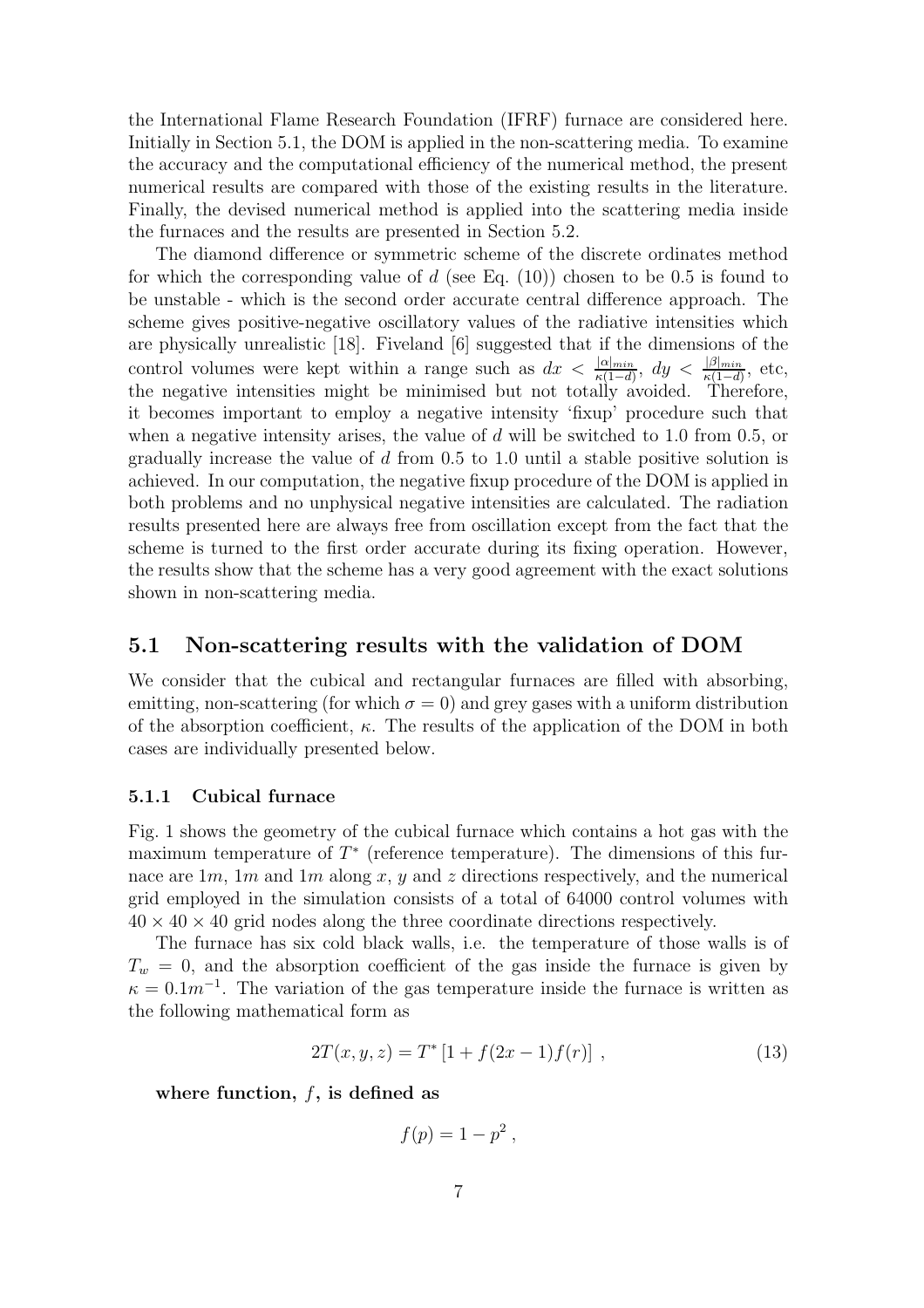where p is an unknown variable for f. In Eq. (13) variable r gives the temperature variation along the  $yz$  plane which is defined as

$$
r = \frac{[(2y-1)^2 + (2z-1)^2]^{1/2}}{\sqrt{2}}.
$$

This is the same mathematical form of the temperature distribution, which was used by Kim and Huh [15] for the exact solutions of the radiative heat transfer in a cubical furnace.

The temperature distribution given in Eq. (13) has a peak temperature at the centre of the furnace, and throughout the media it is distributed parabolically along the each co-ordinate direction. This approximation gives temperature at every computational grid node within the furnace and also permits to carry out the numerical experiment. Selçuk [19] also used a polynomial approximation to the gas temperature in order to study the radiative heat transfer inside a rectangular furnace.

Alternatively, when the temperature inside a media is unknown, one could assign the radiative equilibrium approach in which the radiation takes the dominant mode of heat transfer and the convection and conduction are assumed to be negligible. This approach is a good assumption for extremely high temperature applications such as nuclear explosions, plasmas etc. When the radiative equilibrium prevailed, the radiative transfer equation (3) is iteratively solved with the steady state energy balance equation, where the divergence of the radiative heat flux is related to the medium temperature and the incident radiation [3]. Some applications of the radiative equilibrium approach can be found in Menguc and Viskanta [20] and Fiveland [6].

The non-dimensional radiative heat fluxes,  $\bar{q}_n = q_n/\sigma(T^*)^4$ , along the centreline (at  $y = 0.5m$ ) on the  $z = L<sub>z</sub>$  wall of the cubical furnace are plotted in Fig. 2; where the net radiative fluxes,  $q_n$ , are calculated using  $q_n = \epsilon_w (q_{in} - \pi I_{bw})$ . The surrounding walls of the cubical furnace are black and kept at zero level temperature, hence the amount of the outgoing radiative heat fluxes from the surfaces, i.e. the black body intensity  $(I_{bw})$  on the surfaces, will be zero.

The incident radiative heat fluxes,  $q_{in}$ , on the  $z = L_z$  wall are calculated as

$$
q_{in} = \sum_{\gamma_{m'}>0} \omega_{m'} I_{m'} |\gamma_{m'}| \ . \tag{14}
$$

Fig. 2 shows that the high order approximations of the DOM such as  $S_6$  and  $S_8$  give an excellent agreement with the exact solutions of Kim and Huh [15], while the lower order (e.g.  $S_2$  and  $S_4$ ) results are less accurate especially where the peak heat fluxes are predicted. This can be understood by the fact that the lower order approximations of the DOM suffer by the ray effect when the medium is optically thin [13].

Kim and Huh [15] already showed that the ray effects can be reduced for an optically thick medium for which the gas absorption coefficient is considered to be greater than  $\kappa = 0.1$ . In the optically thick medium their predictions of DOM show better agreement with the exact solutions. In the present paper, the performances of the DOM considering various values of the absorption coefficient,  $\kappa$ , which are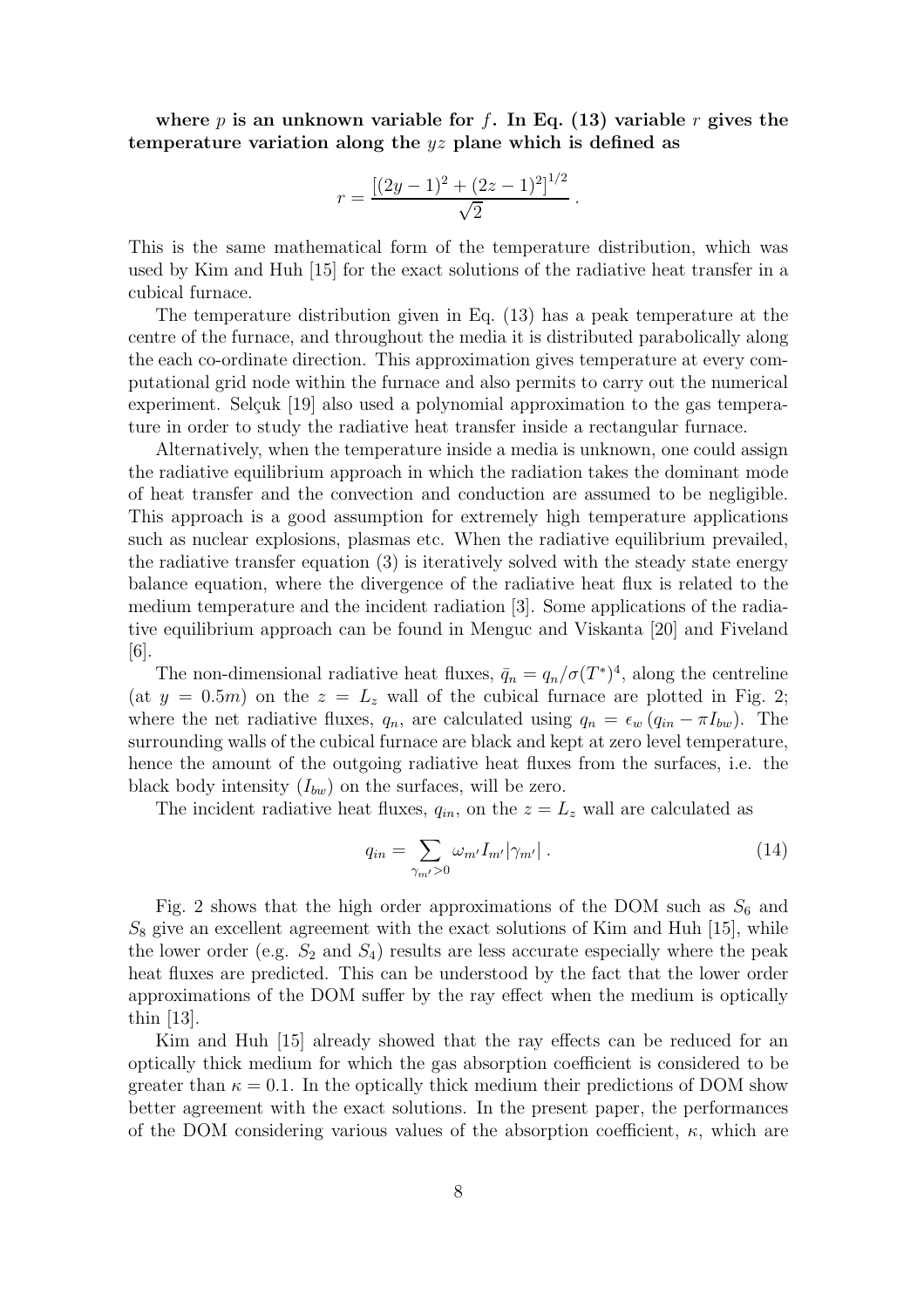appropriate for an optically thick medium, will not be given. Since our main intention of this section is to validate the present DOM results, and latter the chief task is to carry out investigation in the scattering media.

### 5.1.2 IFRF furnace

The International Flame Research Foundation (IFRF) furnace has a similar rectangular geometry as shown in Fig. 1 with the dimensions of  $6m$ ,  $2m$  and  $2m$  along x, y and z respectively, which is one of the M3 trial cases (Flame 10) of the IFRF. The measured gas temperature in kelvins (K) inside the IFRF furnace are taken from the work done by Hyde and Truelove [14]. Temperature at the floor  $(z = 0m)$  of the furnace is kept at 320K while it is 1090K at the roof  $(z = 2m)$  and the side walls. The gas absorption coefficient and the emmissivity of the walls of the furnace are taken as  $\kappa = 0.2m^{-1}$ ,  $\epsilon_w = 0.86$  (on  $z = 0$ ) and  $\epsilon_w = 0.70$  (on other walls). In this case, the furnace is discretised into  $45 \times 15 \times 15$  control volumes. Several researchers have studied this problem (non scattering) to validate their numerical results, for example, see Jamaluddin and Smith [7].

Fig. 3 shows the incident radiative heat fluxes,  $q_{in}$ , on the floor (Fig. 3a) and on the roof (Fig. 3b) of the IFRF furnace. These heat fluxes have been calculated using the same mathematical relation given in Eq. (14). Fig. 3a shows that the predictions of  $q_{in}$  by the higher order approximations of the DOM (e.g.  $S_4$ ,  $S_6$  and  $S_8$ ) have excellent agreement compared with those of Hyde and Truelove [14] who used the zone method, while the lower order  $(S_2)$  approximation gives less accurate results. Fig. 3b also shows that on the roof  $(z = 2m)$  only  $S_6$  and  $S_8$  approximations have excellent agreement with the zone results, while the  $S_4$  results are better than  $S_2$ .

### 5.2 Scattering results

In this section, we now consider that both the cubical and rectangular furnaces are filled with absorbing, emitting, scattering ( $\sigma \neq 0$ ) and grey gases (radiatively participating media) with a uniform distribution of the absorption coefficient,  $\kappa$ . The scattering results are presented separately in Sections 5.2.1 and 5.2.2.

In the simulation, both the out-scattering and the in-scattering at each computational node point are considered. The media attenuate by the out-scattering, because a part of the incoming radiative intensities is removed from the direction of its propagation; see the first term of the right hand side of the equation (1) where the rate of attenuation,  $-\sigma I$ , is added. But for the in-scattering, the out scattered radiative intensities are redirected and appeared as augmentation of the internal energy along another direction. The rate of the scattering augmentation is added in the last term of the right hand side of the RTE (1).

Although in the previous section (for non-scattering media) we were able to assess our numerical results with those of others work, it was not possible to validate the present numerical results of the scattering effects due to an unavailability of any experimental or theoretical data/results in the open literature. However, the numerical accuracy and efficiency in the scattering media are checked carefully with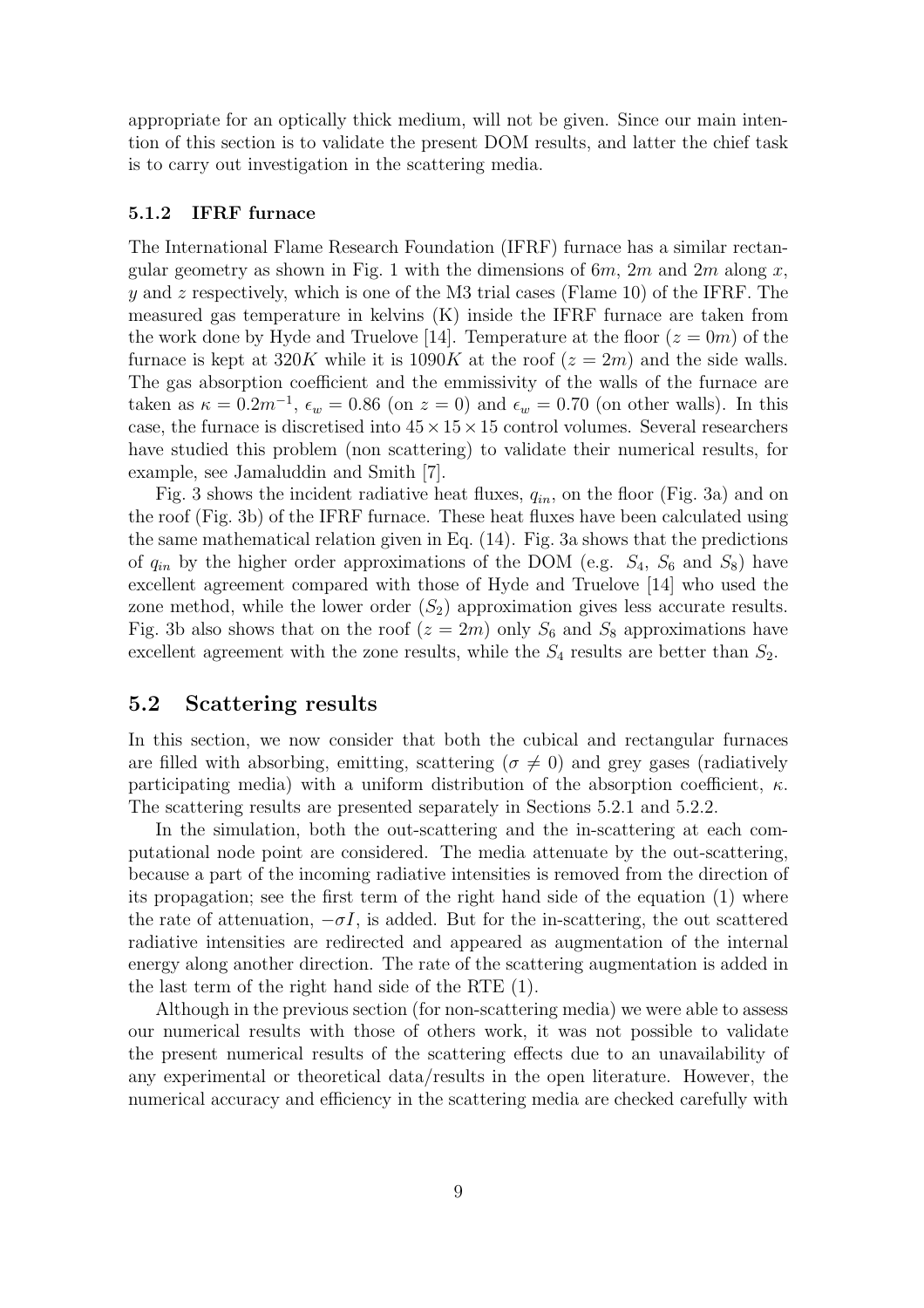a reasonable good tolerance range of [3]

$$
\frac{1}{4\pi} \int_{4\pi} \Phi(\Omega', \Omega) d\Omega' = 1.
$$
\n(15)

In the non-scattering media the higher order approximations of the  $DOM/S_n$  are found to be more accurate in both furnaces (see Figs. 2 and 3), therefore, here in the scattering media we will apply only the  $S_8$  approximation of the DOM and the numerical results are presented in Figs. 4-6. The negative fixup procedure is also applied here.

#### 5.2.1 Cubical furnace

The geometry and specifications of the cubical furnace considered here are as same as given in Fig. 1, and these have already been discussed in Section 5.1.1.

The results of the non-dimensional total radiative intensities,  $\overline{I} = I/\sigma(T^*)^4$ , of various scattering approaches at  $y = 0.5m$  and  $z = 0.5m$  along the x direction are plotted in Fig. 4, where the total radiative intensities are calculated as

$$
I = \sum_{m=1}^{M} I_m^P.
$$
 (16)

It is seen from this figure that the scattering effects has a great influence on the radiative energy storages inside the medium. The results of the radiative intensities also show their dependency on the approximation of the scattering phase function. For example, considering only the out scattering, the prediction of the total radiative intensities is lower than the non-scattering results. This is due to the fact that the radiation beams scattered out from the computational nodes by the out-scattering. Once the iso-scattering is included, for which the coefficient of the Lagendre polynomial is chosen to be  $a_0 = 1.0$  (see Eq. (6)), the out scattered radiation beams now appear as in-scattering and augment the total radiative intensities and that is why that the iso-scattering result is higher than the non-scattering one.

Considering the higher order scattering approximations, such as the linear anisoscattering for which we considered  $(a_0, a_1) = (1.0, 0.8)$  and the nonlinear anisoscattering for which we considered  $(a_0, a_1, a_2) = (1.0, 0.8, 0.8)$ , there appear to have some variations of the total radiative intensities near the region where the peak values of the intensities are predicted. Nonlinear effect also increases the total radiative intensities, while surprisingly the linear aniso-scattering decreases the total radiative intensities and stay slightly below the non-scattering result. However, it is interesting to note that there exists a radiatively equilibrium state near at  $x = 0.1$ and  $x = 0.9$  in which the linear and nonlinear scattering-absorption results are same as the absorption results (non-scattering).

Figure 5 shows the  $S_8$  predictions of the non-dimensional net radiative heat fluxes,  $\bar{q}_n$ , at  $y = 0.5m$  on the  $z = L_z$  wall of the cubical furnace. From this figure it is clear that the scattering also has a significant influence on the prediction of the wall radiative heat fluxes. Applying various scattering approaches, the predictions of  $\bar{q}_n$  are found to be lower than the non-scattering results.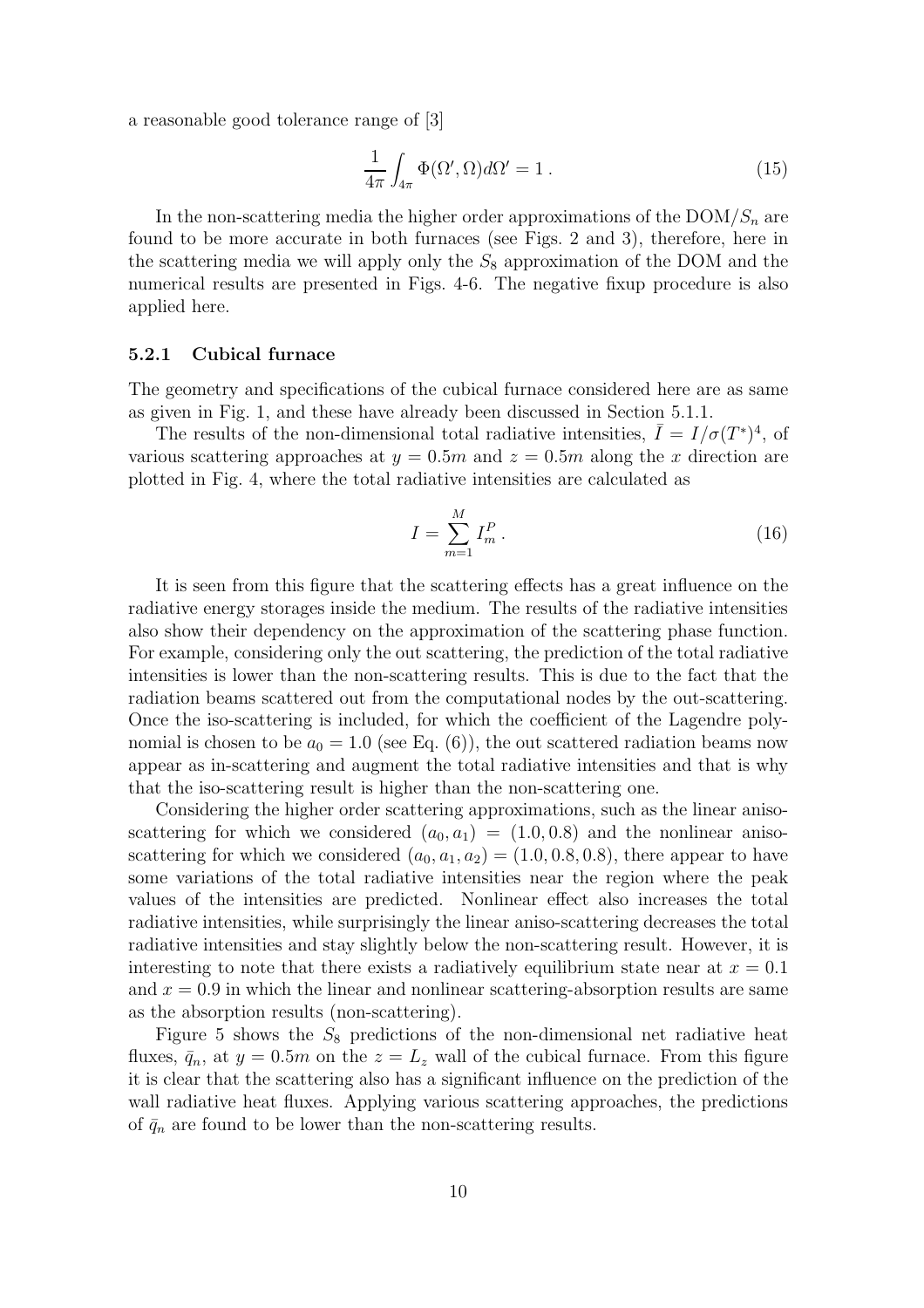### 5.2.2 IFRF furnace

In this section we present the scattering results in the IFRF furnace and its detailed configuration has already been described in Section 5.1.2. Figure 6a shows that for all scattering approximations such as the iso-scattering, linear aniso-scattering and nonlinear aniso-scattering, the predictions of the incident radiative heat fluxes,  $q_{in}$ , on the floor  $(z = 0)$  are lower than the non-scattering results. That is the wall gains less heat by the scattering mechanism. On the other hand, Figure 6b shows that by the scattering the incident radiative heat fluxes,  $q_{in}$ , on the roof  $(z = 2m)$  are higher than the non-scattering results, that is the roof gains more heat due to the scattering effects. In this case, the coefficients of the Lagendre polynomials in the scattering phase functions are considered as  $a_0 = 1.0$ ,  $a_1 = 0.5$  and  $a_2 = 0.5$ , and the value for the scattering coefficient is taken to be  $\sigma = 0.5$ .

## 6 Conclusion

The discrete ordinates method (DOM) has been applied in both scattering and nonscattering media inside the three-dimensional cubical and rectangular furnaces. To validate the numerical method, initially the DOM has been applied in the nonscattering, absorbing and emitting grey gas media, and the numerical results have been compared with the existing results available in the literature. The DOM has been extended for the higher order scattering, where the scattering phase function was expressed as a series in Legendre polynomials, and finally it has been applied into the scattering, absorbing and emitting grey gas media inside the furnaces. Both the out-scattering and the in-scattering have been considered.

The present numerical results show that the predictions of the radiative intensities and the radiative heat fluxes are highly dependent on the scattering and they are also dependent on the order of the approximations of the scattering phase function.

In many engineering applications and combustion devices, for example, burning of fuel in a combustion device, when the fact of heat transfer concerns with the formation of solid soots, the interaction of thermal radiation with an absorbingemitting and scattering medium must be accounted for. Considering only the nonscattering approach may mislead the radiative transfer calculations, and therefore it may mislead the total heat transfer predictions.

# References

- [1] N. Kayakol, N. Selçuk, I. Campbell, O. L. Gulder, Performance of discrete ordinates method in a gas turbine combustor simulator, Exper. Thermal and Fluid Science 21 (2000) 134-141.
- [2] W. P. Jones, M. C. Paul, Combination of DOM with LES in a Gas Turbine Combustor, Int. J. Eng. Science, 43. 379-397 2005
- [3] M. F. Modest, Radiative heat transfer, Academic Press, 2003.
- [4] S. Chandrasekhar, Radiative Transfer, Dover Publications, 1960.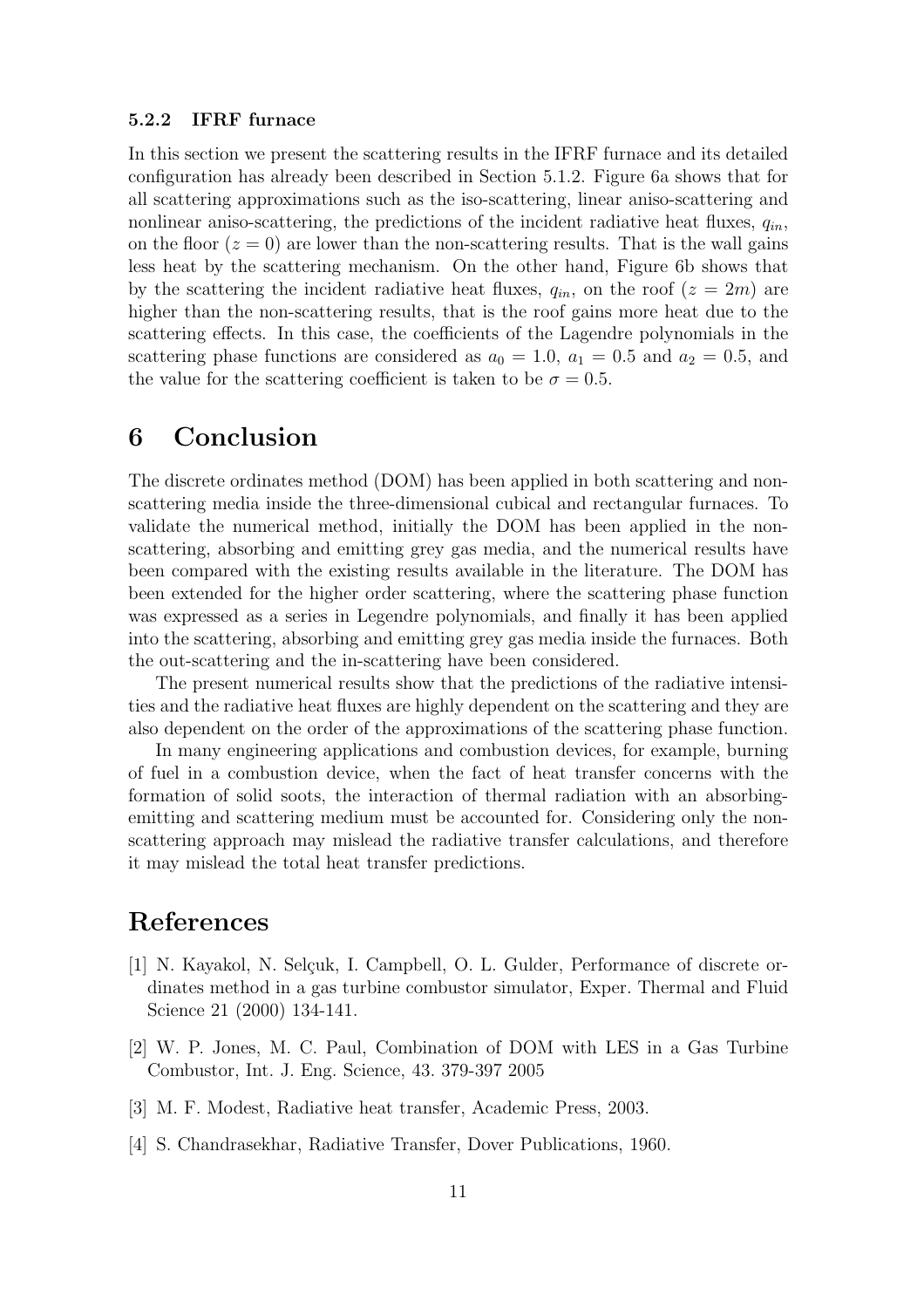- [5] B. G. Carlson, K. D. Lathrop, Transport Theory-The Method of Discrete Ordinates, in Computing Methods in Reactor Physics, eds. H. Greespan, C. N. Kelber, and D. Okrent, Gordon and Breach, New York, 1968.
- [6] W. A. Fiveland, Three-Dimensional Radiative Heat-Transfer Solutions by the Discrete-Ordinates Method, J. Thermophys 2(4) (1988) 309-316.
- [7] A. S. Jamaluddin, P. J. Smith, Predicting Radiative Transfer in Rectangular Enclosures Using the Discrete Ordinates Method, Combustion Sci. Technology 59 (1988) 321-340.
- [8] J. C. Chai, S. V. Patankar, H. S. Lee, Evaluation of Spatial Differencing Practices for the Discrete-Ordinates Method, J. Thermophys. and Heat Transfer 8(1) (1994) 140-144.
- [9] L. H. Liu, L. M. Ruan, H. P. Tan, On the discrete ordinates method for radiative heat transfer in anisotropically scattering media, Int. J. Heat and Mass Trasnfer 45 (2002) 3259-3262.
- [10] H. Koo, R. Vaillon, V. Goutiere, V. L. Dez, H. Cha, T. Song, Comparison of three discrete ordinates methods applied to two-dimensional curved geometries, Int. J. Thermal Sciences 42 (2003) 343-359.
- [11] Z. Guo, K. Kim, Ultrafast-laser-radiation transfer in heterogeneous tissue with the discrete-ordinates method, Appl. Optics 42(16) (2003) 2897-2905.
- [12] L. H. Howell, R. B. Pember, P Colella, J. P. Jessee, W. A. Fiveland, A conservative adaptive-mesh algorithm for unsteady, combined-mode heat transfer using the discrete ordinates method, Numer. Heat Transfer, Part B 35 (1999) 407-430.
- [13] J. C. Chai, H. S. Lee, S. V. Patankar, Ray effect and False Scattering in the Discrete Ordinates Method, Numer. Heat Transfer, Part B 24 (1993) 373-389.
- [14] D. J. Hyde, J. S. Truelove, The Discrete Ordinates Approximation for Multidimensional Radiant Heat Transfer in Furnaces, AERE R-8502, AERE Harwell, UK, 1977.
- [15] S. H. Kim, K. Y. Huh, Assesment of the finite-volume method and the discrete ordinate method for radiative heat transfer in a three-dimensional rectangular enclosure, Numer. Heat Transfer, Part B 35 (1999) 85-112.
- [16] C. M. Chu, S. W. Churchill, Representation of the angular distribution of radiation scattered by a spherical particle, J. Opt. Soc. America 45(11) (1955) 958-962.
- [17] J. H. Joseph, W. J. Wiscombe, J. A. Weinman, The Delta-Eddington Approximation for Radiative Flux Transfer, J. Atmos. Science 33 (1976) 2452-2459.
- [18] K. D. Lathrop, Spatial differencing the transport equation: positivity vs. accuracy, J. Comp. Physics 4 (1969) 475-498.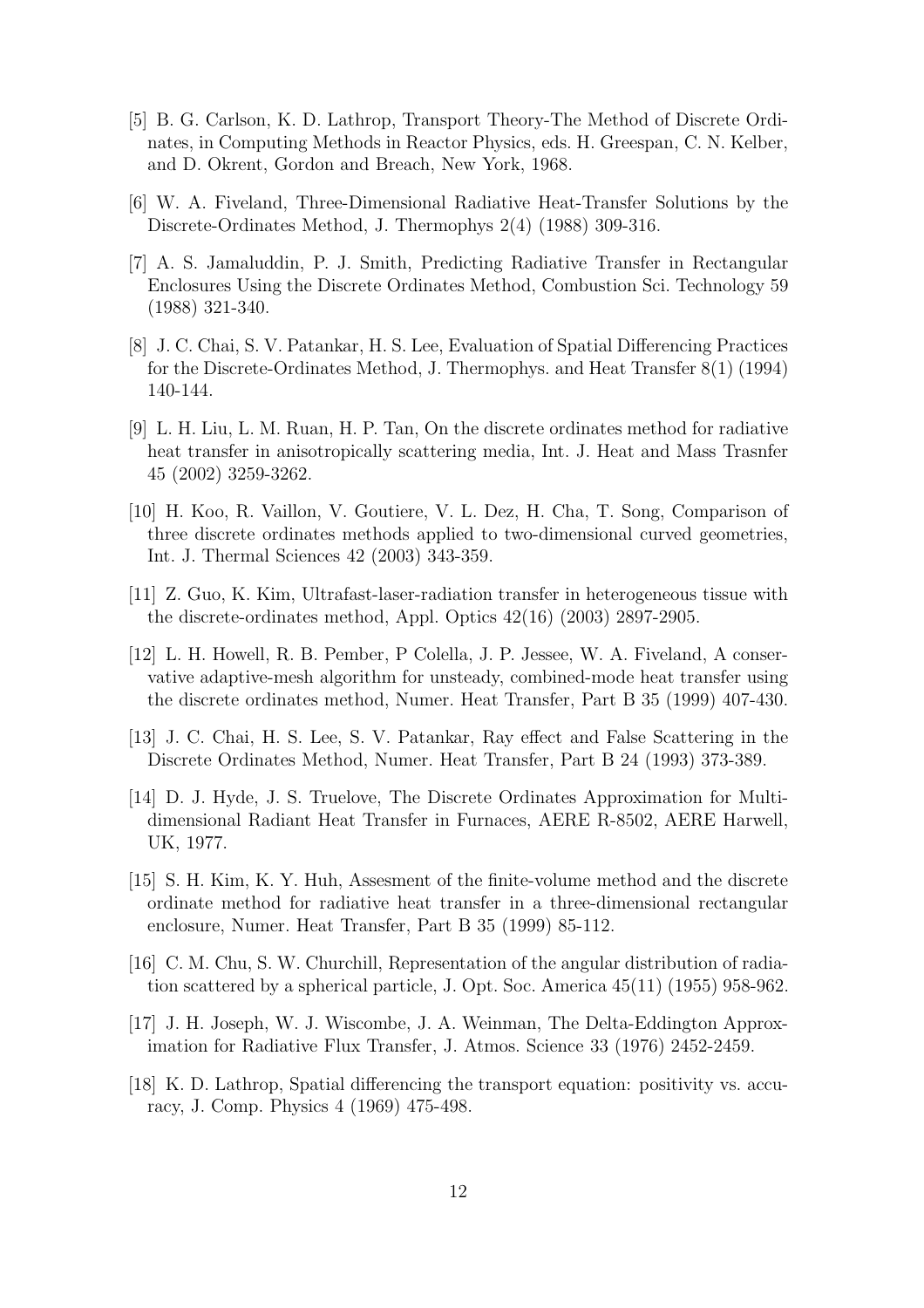- [19] N. Selçuk, Exact solutions for Radiative Heat Transfer in Box-Shaped Furnaces, J. Heat Transfer 107 (1985) 648-655.
- [20] M. Menguc, R. Viskanta, Radiative Transfer in Three-Dimensional Rectangular Enclosures, J. Quan. Spec. Rad. Transfer 33 (1985) 533-549.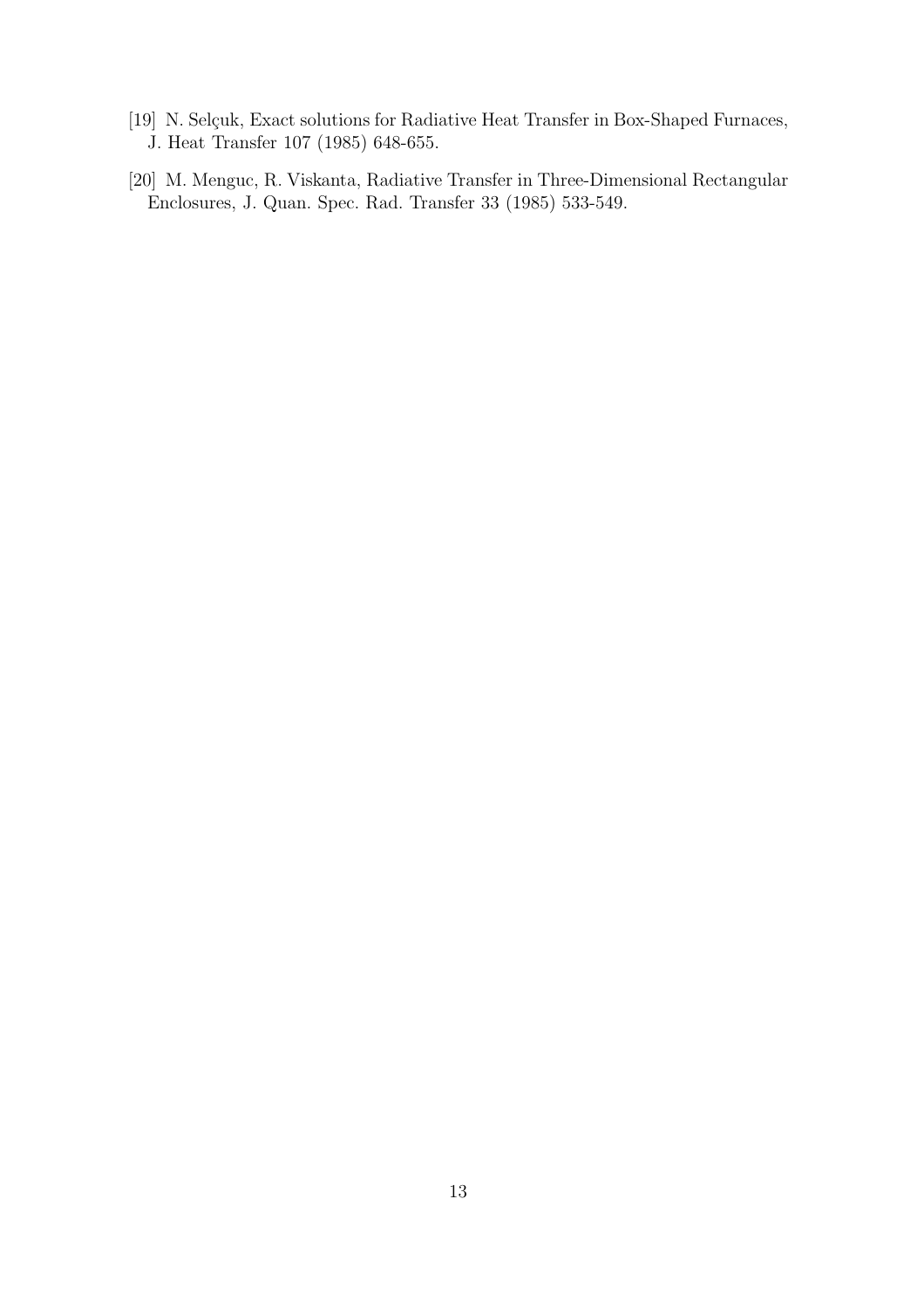

Figure 1: An orientation of the angular coordinate systems and directions for the radiative transfer in a 3D furnace.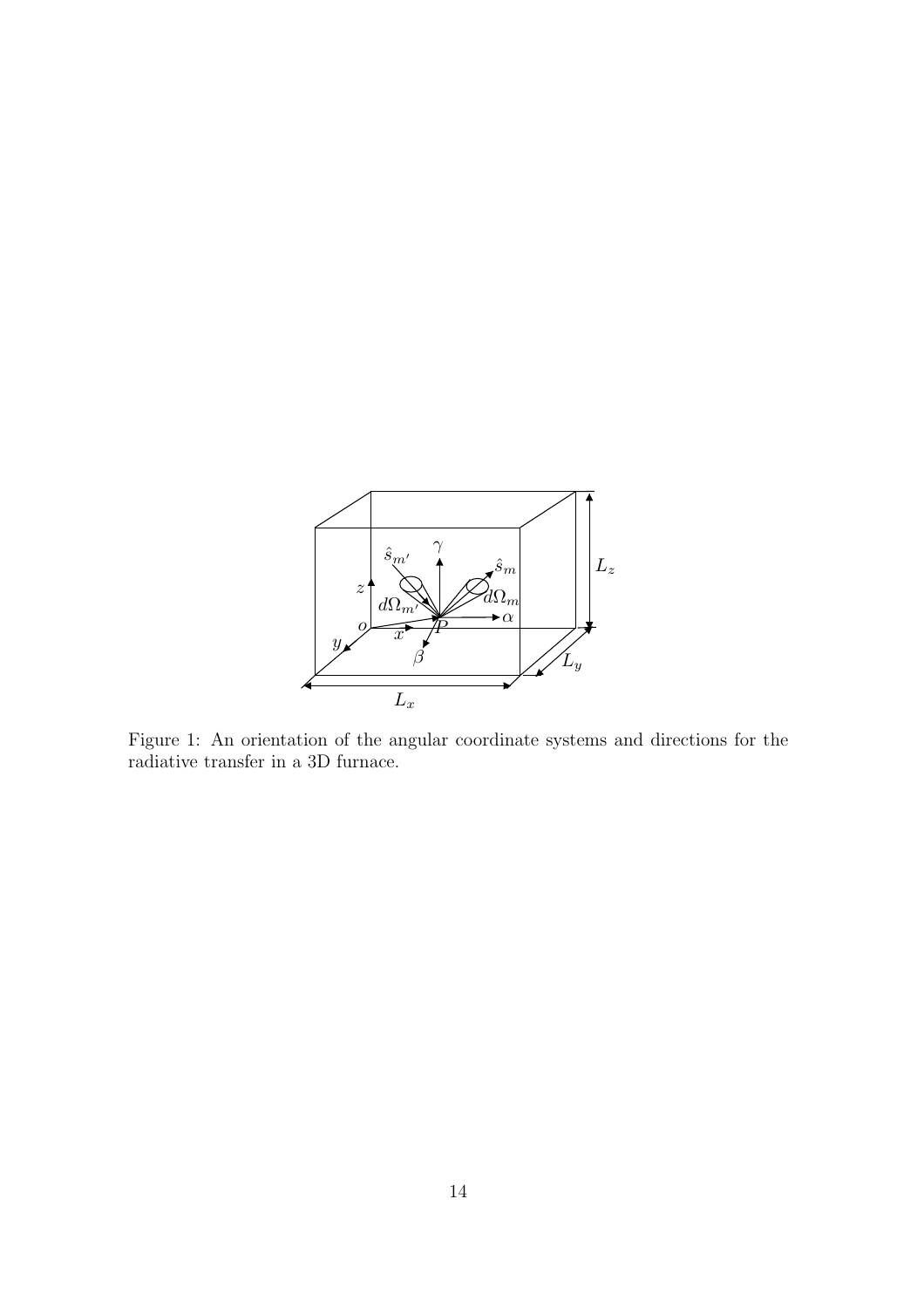

Figure 2: Net radiative heat fluxes  $(\bar{q}_n)$  on the  $z = L_z$  wall of the cubical furnace at  $y = 0.5m$ .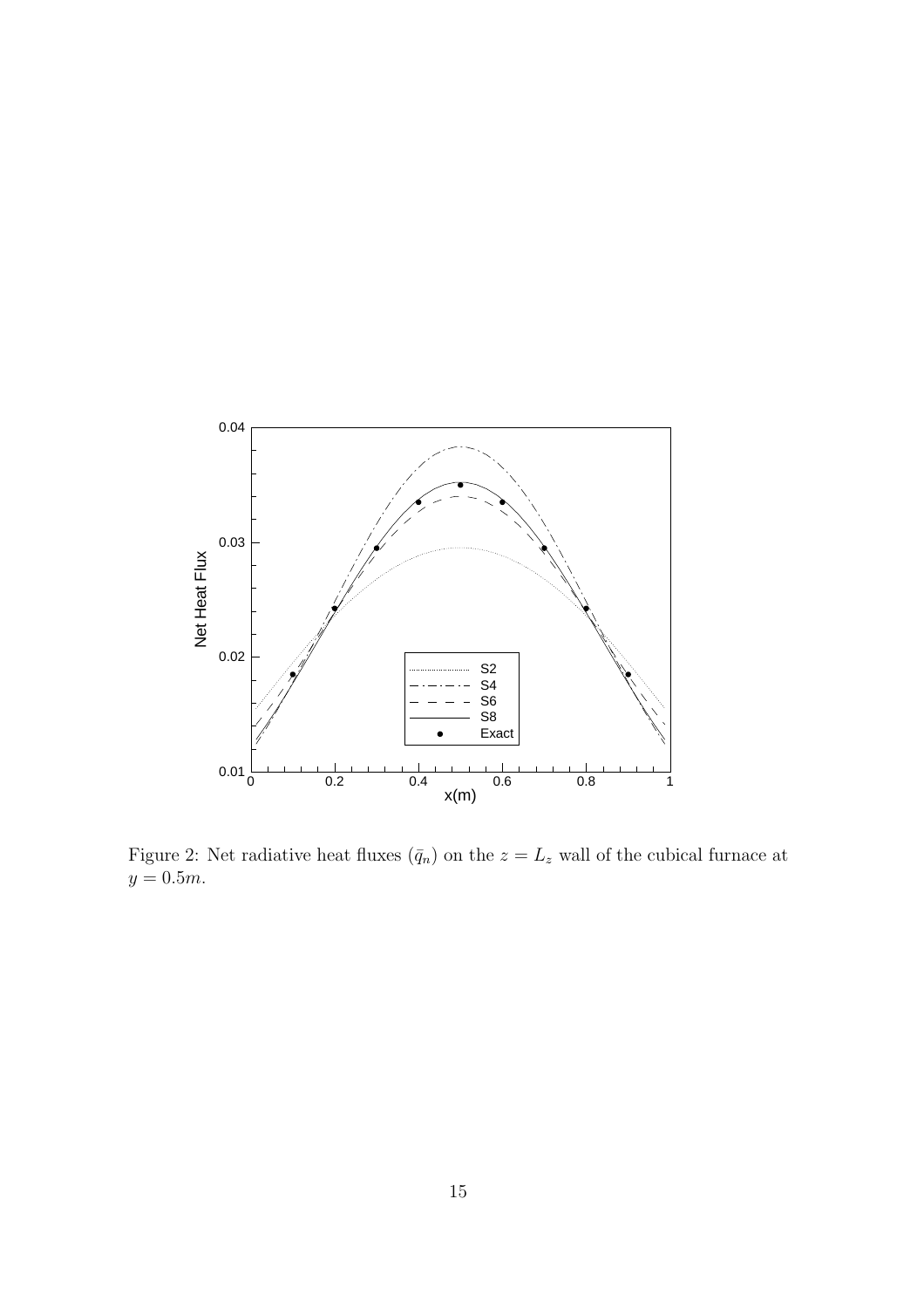

Figure 3: Incident radiative heat fluxes  $(q_{in})$  on (a)  $z = 0m$  (b)  $z = 2m$  walls of the IFRF furnace at  $y = 1m$ .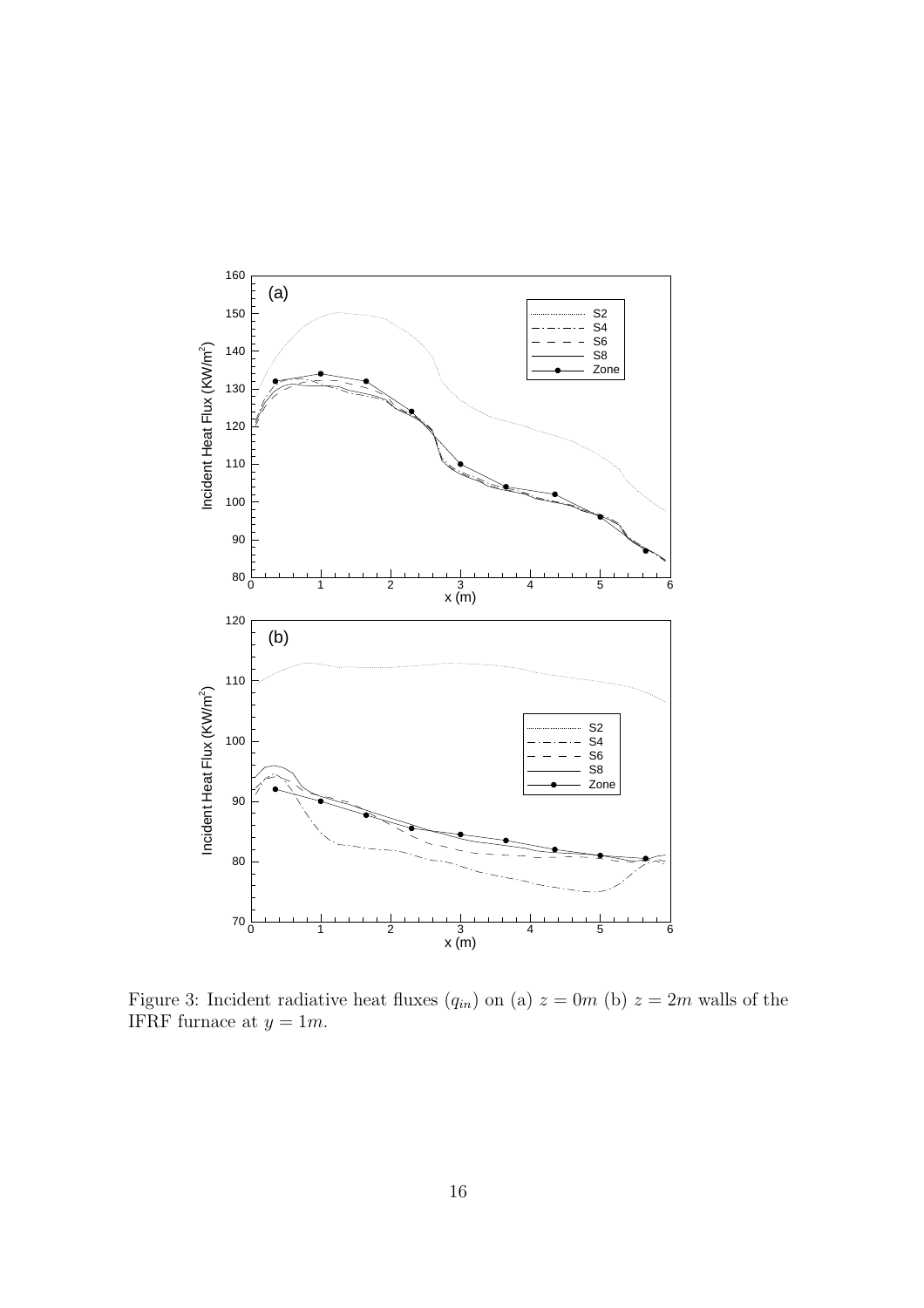

Figure 4: Results of the scattering effects in the cubical furnace.  $S_8$  predictions of the radiative intensities  $(\overline{I})$  at  $y = 0.5m$  and  $z = 0.5m$ .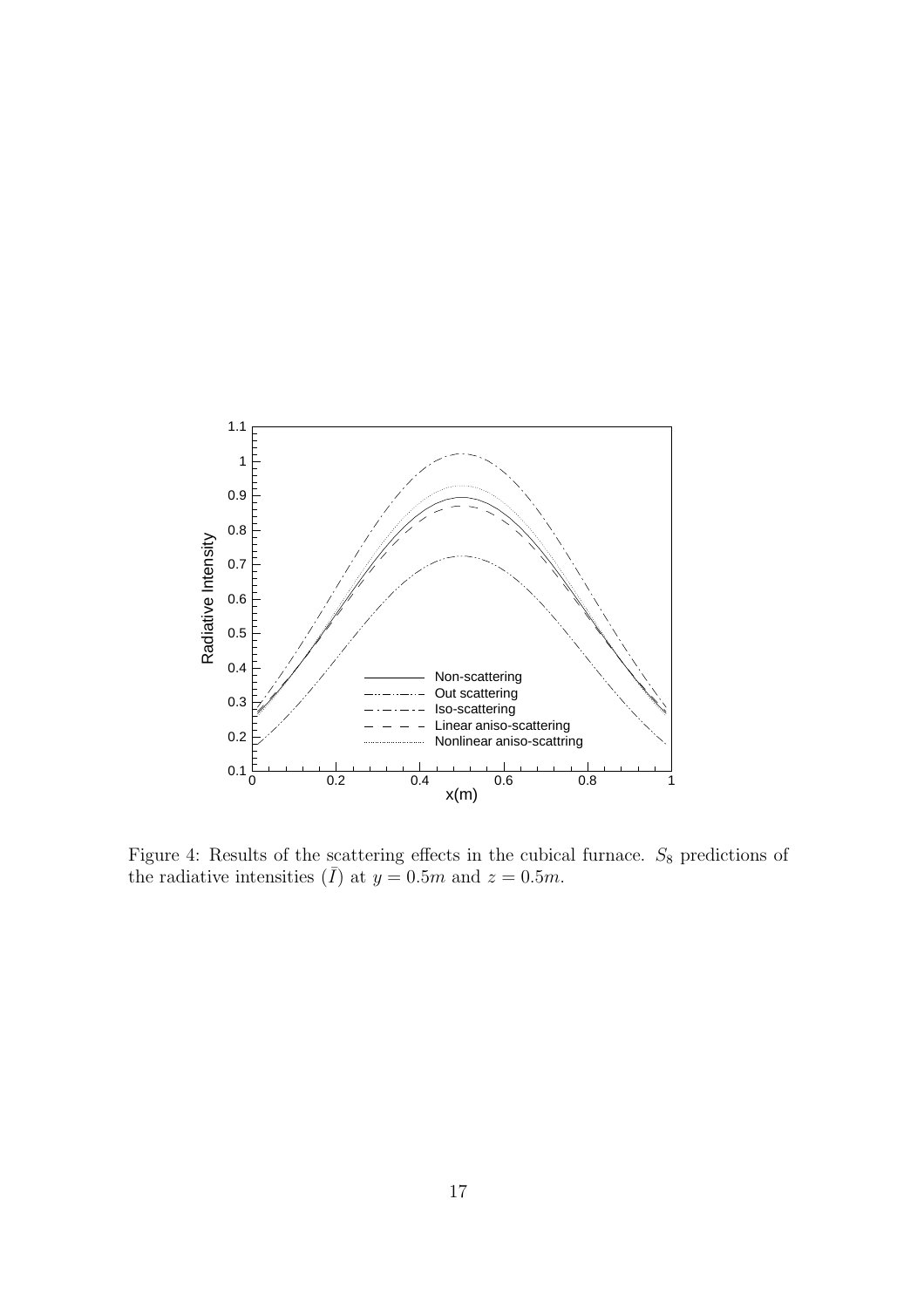

Figure 5: Results of the scattering effects in the cubical furnace.  $S_8$  predictions of the net radiative heat fluxes  $(\bar{q}_n)$  at  $y = 0.5m$  on the  $z = L_z$  wall.